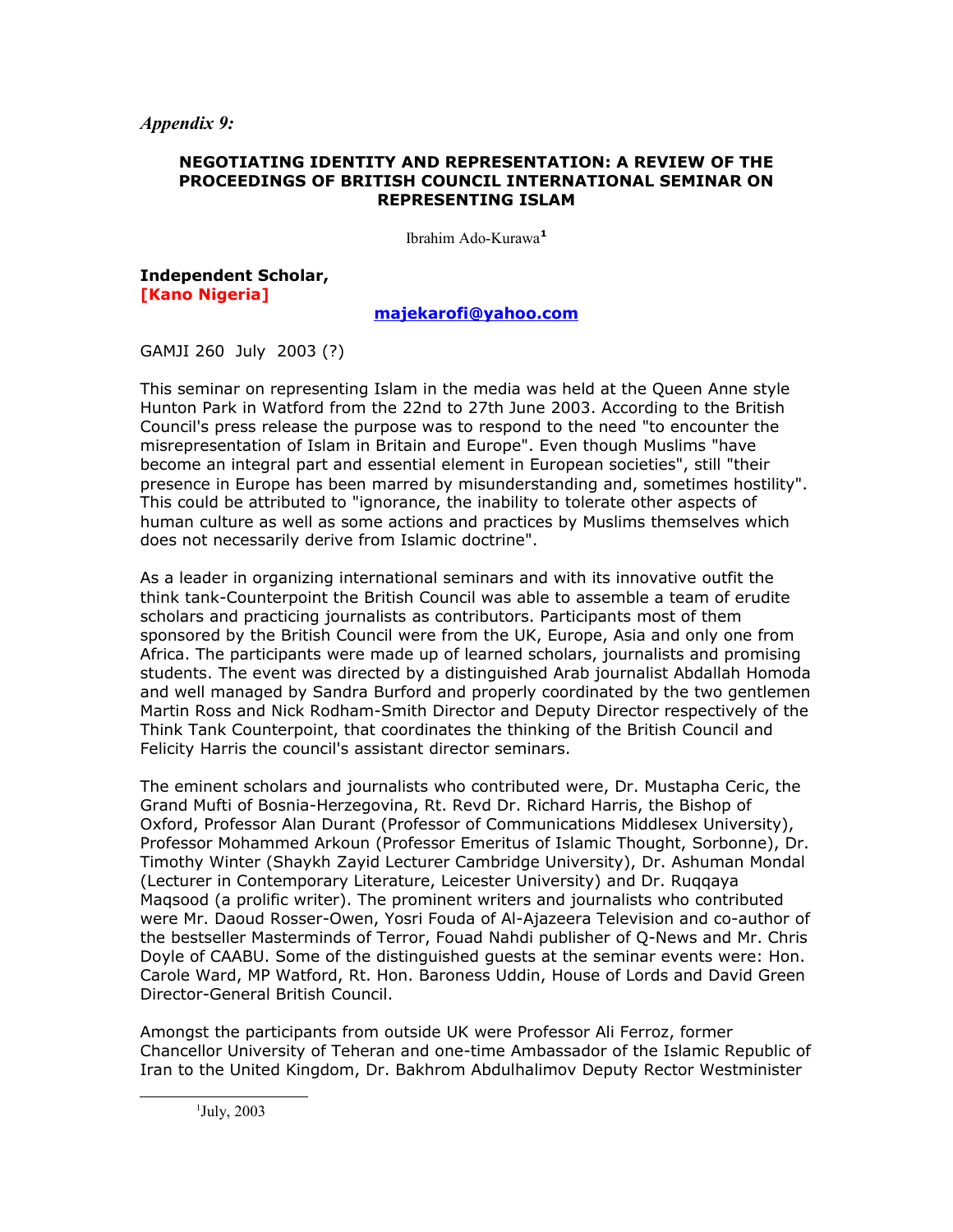International University Tashkent, Dr. Hamdi Murad, Assistant Professor Al-Balqa University Amman, Ms Milla Mineva Assistant Professor Sofia University, Dr. Farid Abu-Dheir, Head of Journalism Department Najah University Palestine, Abdul Wahab Soori, Lecturer Department of Philosophy University of Karachi Pakistan, A. K. M. Khademul Haque, Lecturer Department of Islamic History and Culture University of Dhaka Bangladesh, Ms Emine Kaya Senior Policy Advisor Ministry of Justice Netherlands and **my humble self from Nigeria.** The journalists amongst the participants were Shamsul Akmar Kamal, New Straits Times Malaysia, Ms Rachid Azough de Volkskrant Netherlands, Faisal Islam The Observer London, Ms Dina Hamdy Alwatan Saudi Arabia, Mrs Nong Darol Mahmada Liberal Islam Network Indonesia, Imad Karam International Press Center Gaza and Nova Poerwadi RCTA Indonesia. Many promising young participants from the UK enriched the seminar. It should be noted that identities of contributors are not disclosed in this review because of Chatham House rule.

As noted from the press statement of the seminar, the contributors and participants discussed extensively on how Islam is represented in the British media and the whole Western media Are actions of Muslims represented in the media correct representation of Islam or not? There was almost clear consensus that Islam should represent itself and not the Muslims representing Islam because Islam is an ideal way of life. Actions of most Muslims cannot be ideal representation of Islam. And ironically it is the media that makes some Muslims representatives of Islam by giving them titles of "Shaykhs" even though most Muslims never acknowledge them as leaders. It was also clear that Muslims are not monolithic in the United Kingdom just like other cultural groups therefore a unified representation of Islam from their actions could hardly be accurate.

A well-discussed issue was the identity of British and European Muslims. There is no doubt that British Muslims are from very diverse origins, largely because of the defunct British Empire where most of the Muslims originated. The British Muslim community is perhaps the most cosmopolitan in the world next only to Arafat. *The history of Islam in Britain pre-dates the British Empire with the earliest Islamic influences dating back to King Henry who imported Islamic Law from Muslim Spain and modified it into English Common Law. This was quite interesting to me and I had to ask the contributor for the source of this information, which he readily gave[1]. He also added that most of the English barristers are aware of this fact but they never make it the public. (highlighting is Boer's)*

The diversity of the British Muslim community made most of them to give preference to the customs of their native lands, which they sometime elevate to status of Islamic precepts. One of the greatest tensions is linked to marriages whereby some go back to their native homes and marry, which sometimes result in culture shock that lead to marriage failures. Some take a Briton as second wife with the first wife in the native land. This crisis was well illustrated by one of the contributors. They are also documented in the British media, in fact a documentary by the BBC on the Birmingham Mosque concentrated on marriage crisis at the same time ignoring the many happy families.

Despite these diversities the British Muslims are very proud of being Muslim and British. They detest external influence from the "home countries" or from the center of the Muslim world-the Middle East. This was well illustrated in the video conferencing held with a group of participants from Cairo, when one of the Egyptian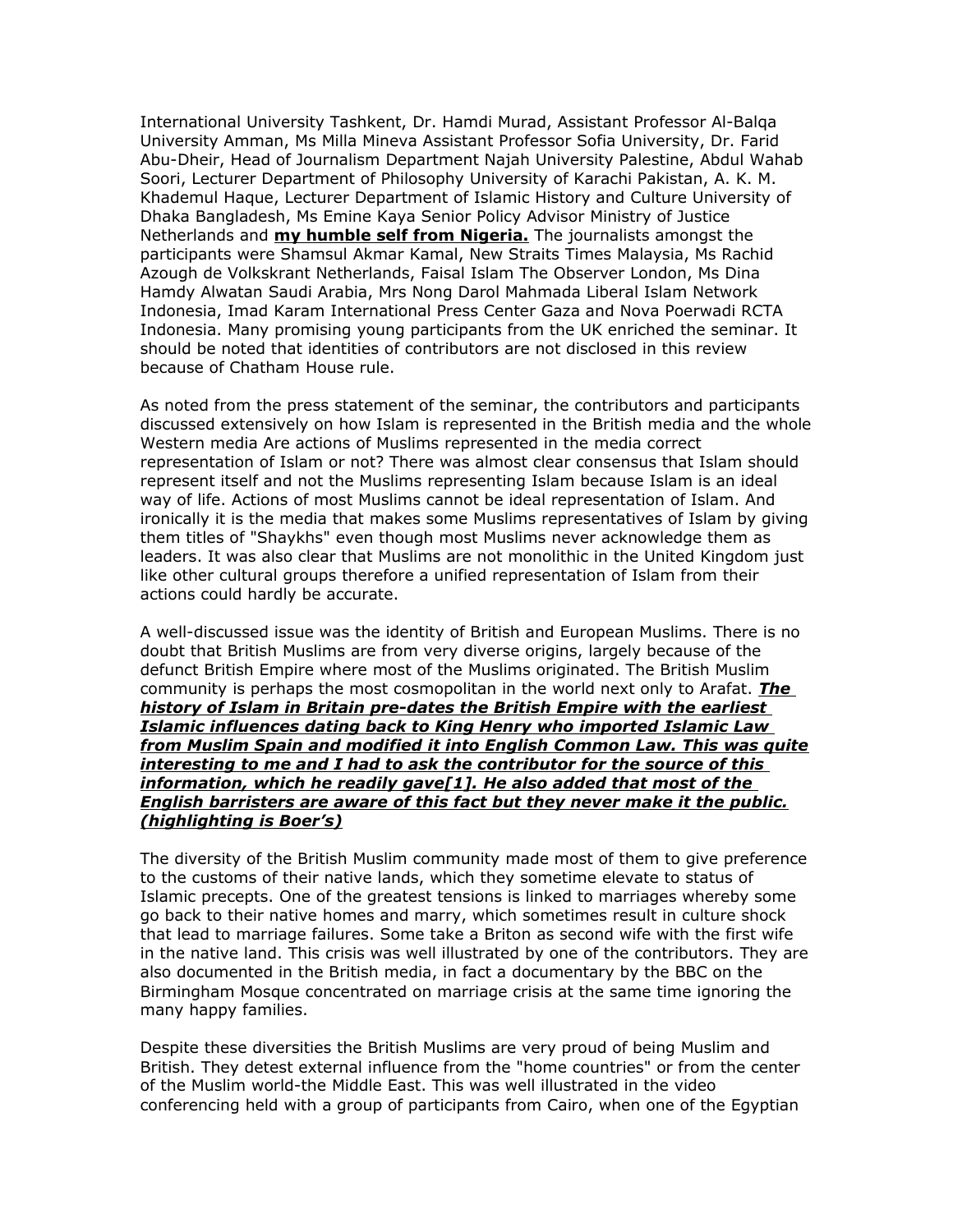scholars tried to show that there was nothing like "British Islam" and British Muslims were expected to take and learn from the source. The British Muslims rejected this. Their desire to have independent identity may not be unconnected to the political exploitation of British Muslims by governments of some Muslim countries, which caused many stresses for the British Muslim community. It has also made many to look for mainstream Muslims in some Muslim countries who have no political affiliation with any government or any Islamic movement committed to overthrow of any government. This emerging trend was variously described, as traditional Islam that respects the Islamic Schools of Law. Many British Muslims now look up to this understanding as the authentic route to establishing a viable Muslim community hence the renewed interest in Shafi'e and Maliki Schools.

This trend is also the anti-thesis of the modernist movement that seeks political power employing modernist tools of violence. Although there are paradoxes in the linkages the most important reason for the unpopularity of political Islamic movements in Britain and other parts of Europe is because of their failure to bring any meaningful change in the Muslim world through the violent means they have been employing. This has led to the breakdown of their alliances with the Western establishment since the collapse of the Soviet Union. Prior to that period the Western countries supported those they now term "fundamentalists" to fight the Soviets in Afghanistan[2]. And now such people are conveniently rejected and are categorized by Western scholars as "Wahabite" clients of the Saudi royalty. Throughout the cold war the Saudis exported their version of Islam to the West and other Muslim countries without any hindrance from their Western masters, because they had mutual interest in containing the energy of the Muslim youth. Afghanistan and other hot spots were available. With the collapse of Soviet Union and liberation of Afghanistan there was hardly anywhere to contain this energy. Saudi Arabia is now under pressure from both sides. The West has no Soviets to fight and therefore not in need of these youths full of energy. The other pressure is from the Saudi clerical establishments who have firm belief and conviction in the need to preach the Sunnah of the Prophet (SAW). Although most of the Muslims accused of violence and fueling hatred in the West are closely linked to Saudi religious establishment through education and religious ideology, the major reason for their rejection by the Western establishment is because they are no longer needed for political expedience, hence the extensive propaganda against "Wahhabism" or Saudi version of Islam in the West. The Western propagandists were all aware of the strictness of Saudi education and religious establishment when U.S. President Reagan was praising leaders of a similar version of Islam as the moral equivalent of America's founding fathers. All the current rhetoric against Wahhabism is therefore a smokescreen. Most European Muslims want to avoid the headache associated with Saudi patronage because of its security liability but the most vocal critic of Saudi religious establishment during the seminar was a participant from the Middle East.

It is quite obvious that European and British Muslims cannot afford an intolerant version of Islam not because they are a minority but largely because the environment gives them enough space to practice their religion more than in most Muslim countries especially Turkey and Tunisia. Where the veil has become an issue. One could meet an immigration officer with Islamic dress in a British airport this is not possible in Turkey, Tunisia or Nigeria. British Muslims can start a housing project and name the streets after Muslim leaders. For example in London there are areas named after Danfodio, Bello and Abdullahi, this is not possible in some predominantly Muslim areas of Nigeria, where tribal xenophobes have vilified these great Muslim leaders[3]. There is no doubt that the level of freedom enjoyed by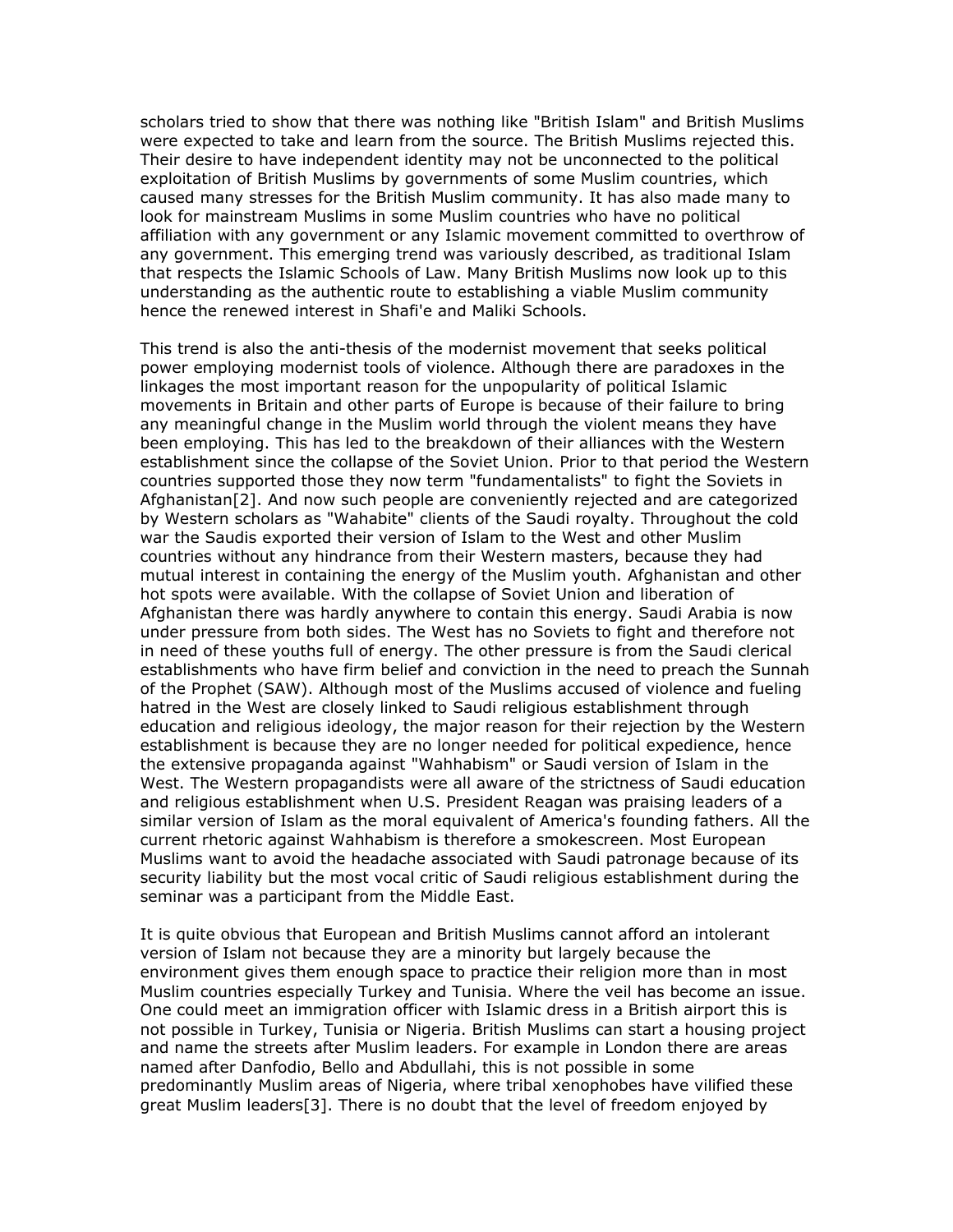European Muslims varies from one location to another. But Britain is acknowledged as one of the most liberal states, it has taken steps "to outlaw racial discrimination and promote employment" of Muslims ahead of France and Germany. And above all Britain prides itself as a multi-cultural society that promotes integration and unlike the French who believe in assimilation thereby making it compulsory for all "immigrants to give up all the cultural characteristics of their native societies"[4].

Another source of pride for European and British Muslims is the European experience of Islam. According to one of the contributors contrary to the common belief that the relationship between Europe and Islamic world has always been hostile there are many instances of mutual cooperation between the two. He emphasized that the European experience of Islam is not only of conflict but was exemplified by the pluralism of Islamic Spain and Ottoman Turkey. A Jew was the foreign secretary of Abdurrahman III of Andalucia. Sultan Mehmed Fetih issued the Ahdname (Book of Covenant) that guaranteed five fundamental rights to Franciscans of Bosnia on 28th May 1464. This contributor added that the Muslims of Bosnia did not get a similar treatment from any European ruler in 1995 or Butros Butros Ghali led UN hence they were left alone and were slaughtered by the Serbs. He noted that these perpetrators of genocide did not follow the footstep of Catholic monarch Francis Joseph I who in 1882 allowed "Bosnian Muslims to make further progress in their endeavor to adapt to European life with their strong Islamic identity". Instead they followed the steps of Catholic monarchs Ferdinand Isabella of the Iberian Peninsular who refused to tolerate Islam in that area after eight hundred years of civilized existence[5].

The diversity in British Muslim society is like in most Muslim societies. The major difference as it affects the seminar is between those who think the problem of Muslim backwardness is because they have refused to secularize. This was articulated by one of the Muslim presenters who even lamented that in the Muslim world the intellectuals are not the ones steering the debate but religious scholars and he specifically mentioned people like Shaykh Qaradawi. He also praised the modernist Afghani and his student Muhammad Abduh. In other words he was calling for Enlightenment in the Muslim world similar to the European Enlightenment just as these Muslim modernist leaders (Afghani and Abduh) did in the 19th century. But he also rightly pointed out the lack of intellectual output in the Muslim world and other third world countries and he advocated an international effort to revive education. It was regrettable that there was little or no time for more debate on the issues raised by the eminent speaker, therefore this review will explore some of them as well those raised by the younger but equally competent speaker who discussed multiculturalism, liberalism, secularism and Islam. This erudite British scholar exhaustively reviewed Bikhu Parekh's theory of multiculturalism. One of the most interesting aspects of the presentation was Parekh's advocacy for 'weak secularism' that separates state from religion and not politics from religion. This speaker raised several questions. Drawing from the Rushdie affair he asked: "how far can Islam accommodate freedom of speech in a multicultural context?"

This contributor on multiculturism outlined its problems for Islam and vice versa. In theory Britain is attempting to be multiculturalist but in practice it is multicultural, with one culture supersedes others. This is because senior officials of the British government believe in some form of supposedly "British norms and values" that cannot be contested. For example the Home Secretary "who accepts what he calls plurality but he demands that ethnic and religious minorities in turn accept what he calls British 'norms and values'". The Home Secretary demanded that "in order to participate fully in the British way of life people of other cultures, faiths or traditions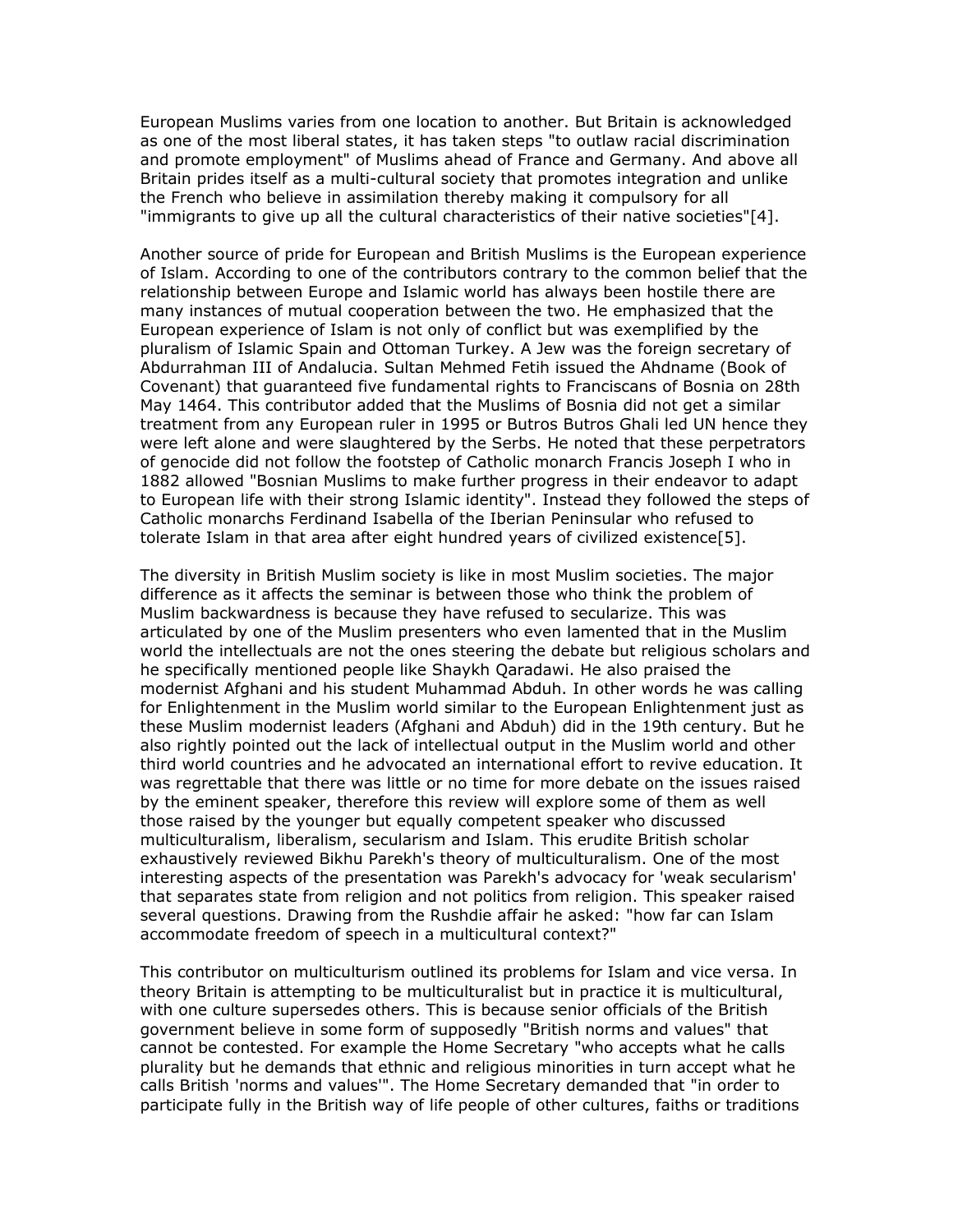must give moral priority to British values over and above their own". He also explained the contest between Islam and liberalism. They both have universal claims and answers to the organization of the society. The brilliant presentation was concluded with the fact that its goal was not to "find some theoretical or formal integration of Islam and liberalism but rather to find spaces of accommodation on both sides that may recognize the specificities and sensitivities of Islam within the social structure that have been profoundly shaped by liberalism".

Now going back to the issue of Enlightenment, do Muslims need any Enlightenment that would enthrone Man in place of God as the Europeans did? Was the Enlightenment the source of European power and dominance in the World today? Did the Enlightenment make the West an ideal for others to emulate? Would a similar Enlightenment solve the problems confronting the Muslims especially the appropriation of their resources by the ruling class of the financial oligarchy? These are important questions perhaps even beyond the capacity of this reviewer to answer nevertheless an attempt is made below.

Muslims have a different history from the West or Europe therefore Enlightenment ideas cannot be imported wholesale from Europe to the Muslim world as the West has attempted and been attempting by expecting European Muslims to be that vanguard. Enlightenment came after Reformation, which was necessitated by the Christian clergy's inability to manage the society by exceeding the limit prescribed by Paul. They went into the secular domain, which they were not equipped to handle. Going back to early Christian history Jesus (AS) did not come to destroy the Law of Moses but to confirm it and give glad tidings of the coming of Ahmad (SAW) the last Prophet therefore his followers remained Jews until the conversion of Paul. And eventually Jewish-Christians under leadership of James who upheld the Law were obliterated[6]. This paved the way for emphasizing only the teachings of Jesus relating to personal piety and people were encouraged to regard Caesar as supreme in worldly matters[7]. As time went on Christianity became the official religion of the Roman Empire and the clergy wielded power and influenced decisions. In fact at sometime there was theocracy because the Pope crowned Kings. He was the head of the Christendom and in some areas the clergy ruled. Obviously this was abused because Pauline Christianity was not equipped for this purpose[8]. This necessitated a Reformation led by the Protestant fathers. In most parts of Europe the clergy were made to revert to the position intended for them by Paul. Many Christian scholars have shown how Protestant ethics led to capitalism[9]. The Catholic areas of Europe also followed these steps and the influence of religion in public life was gradually reduced. Europeans believe that they were backward in the Dark Ages because of the influence of the clergy, which caused the "Christian disease"[10].

With the curing of the "Christian disease" religion became marginalized in Europe and there was a shift from God as the pivot of philosophy to Man[11]. This was the Enlightenment philosophy. According to Kant, one of the greatest Enlightenment philosophers, that current facilitated the emergence of man from his self imposed infancy and inability to use his reason without the quidance of another  $[12]$ . The Enlightenment philosophy preached equality of citizens of the nation[13] but encouraged brutality and even genocide against others. This led to all the atrocities committed by Westerners who came to regard themselves as superior and all others as expendable. They lost the compassion of Christianity and became Christians in name only. And they were always willing to use Christian missionaries for this agenda. The missionaries who were extremists as confirmed by Pope Paul VI[14] were also willing to be associated with the European imperialists because they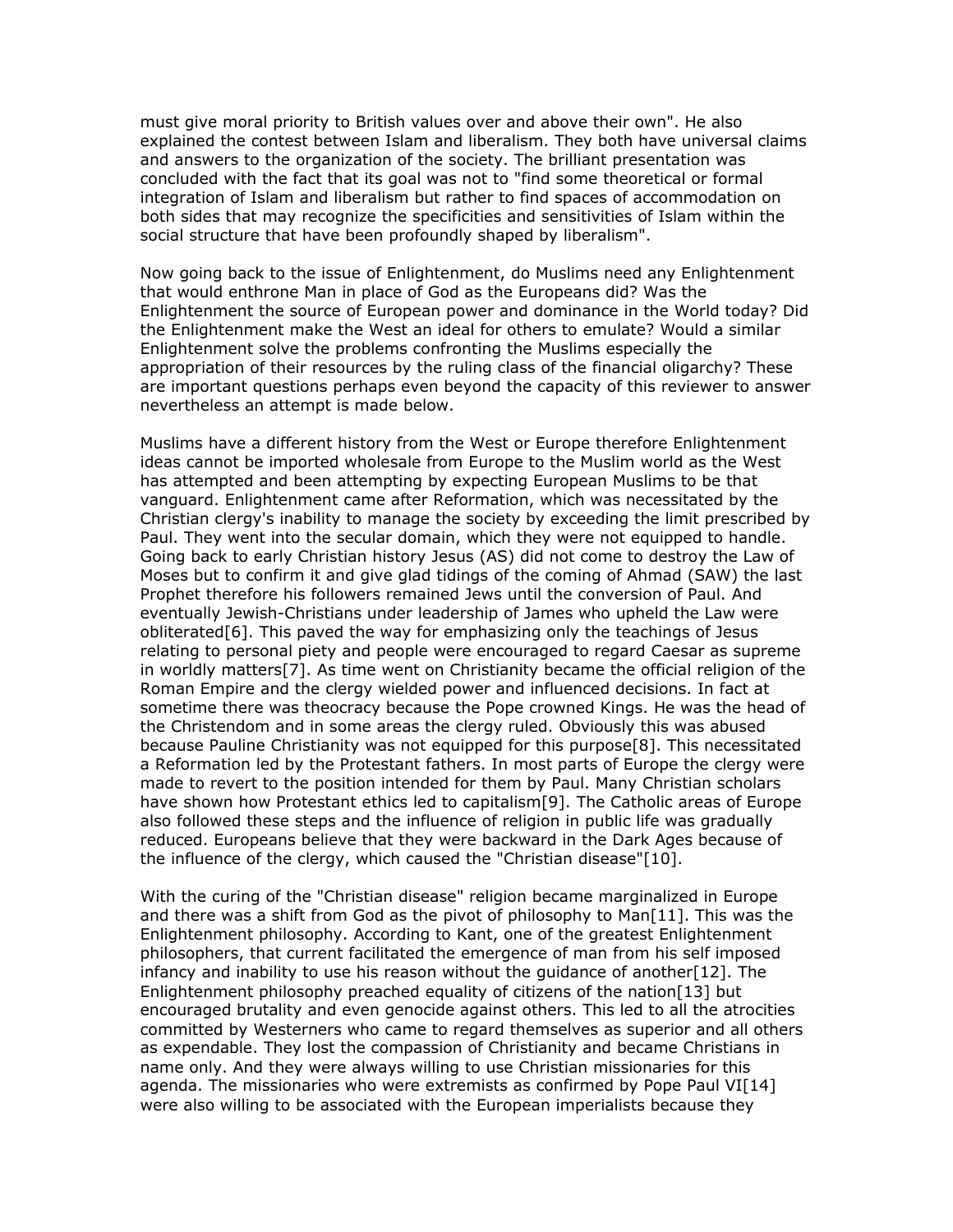regarded all non-Christians as heathen. The public aspect of Christianity was abolished this was the reason why Roy made his statement that: "Secularity and politics are born of a closing of Christian thought onto itself"[15]. Fukuyama also observed that: "Christianity in a certain sense had to abolish itself through a secularization of its goals before liberalism could emerge"[16]. This made it possible for some Western Christians to hate others and commit the worst crimes in human history: colonialism and Nazism. As a result of Enlightenment the western establishment has an imperialist epistemological vision[17], which is the cause of their contradiction, liberalism at home and for the dominant race and imperialism and racism against others.

For dialogue to be successful Muslims must not behave like dogmatic Westerners, there are indeed many Enlightenment ideas that are laudable and must be separated from those that promote colonialism and exploitation because if we could recollect at the peak of the French revolution when "Toussaint L'Ouvetre led a revolt in Haiti based on the ideas of the French revolution, France turned imperial, restored slavery" jailed him and he died miserably [18]. But does Islam need any Enlightenment? I think more competent scholars have answered this question more especially Hoffman. Muslims achieved epistemological revolution before the West in the decisive defeat of the Mu'tazilite metaphysical speculation by al-Ash'ari. Muslims applied methodological rationality to the very sources of Islam even from the time of the Sahabah (the companions who took the right way). They identified the circumstances of revelation (asbab al-nuzul) and the issue of abrogation (naskh), historical analysis using Jewish legends (Israeliyat) was also common. Even to the Hadith, Muslim scholars developed ways of verifying the sayings of our beloved Prophet (SAW), more than any other people in human history. Hence the desperate attempt by a section of western scholarship to discredit the Hadith. And consistent with the authenticity of the Islamic message despite the onslaught against the Sunnah carried out by Western scholars such as Ignaz Goldziher, Joseph Schatch, and "lately by a veritable pro-Zionist gang (e.g., John Warnsborough, Michael Cook, Patricia Crone, Andrew Rippin and "Ibn Warraq")"[19] their studies have been rejected as unscientific by even mainstream Western scholars such as Herald Motzki. Who concluded in his The Origins of Islamic Jurisprudence: Meccan Fiqh before the Classical Schools that "the earliest orally transmitted Islamic heritage is highly reliable". The rationality of Islamic jurisprudence is also second to none and in terms of scholarly exposition at the particular time of its development especially with Ibn Rushd's Al-Bidayat al-Mujtahid it had no parallel[20].

The Muslims including European Muslims are not willing to accept the elevation of Man to status of God as was done in the West where human desires were elevated to transgress God's bounds. And what is the price? The atrocities committed in the World today are as a result of this elevation. The barbarian instinct survived under the layer of humanistic civilization of the West facilitated by the Enlightenment. All the evil 'isms' were products of that elevation of Man to the status of God-secularism as interpreted by a group of American scholars, who defined it as anti-religion[21]. It gave birth to fascism, Nazism, colonialism, neocolonialism, communism and the current American imperialism, which according to Professor Sheldon Wolin "is like previous forms of totalitarianism"[22].

So what was the cause of Muslim decline in relation to the West? Both Muslims and non-Muslims have given so many reasons. Muslim modernists believe as stated above that only a similar reformation of Islam as the West did to Christianity can save the Muslims while traditional Muslims believe only a return to pristine ideals of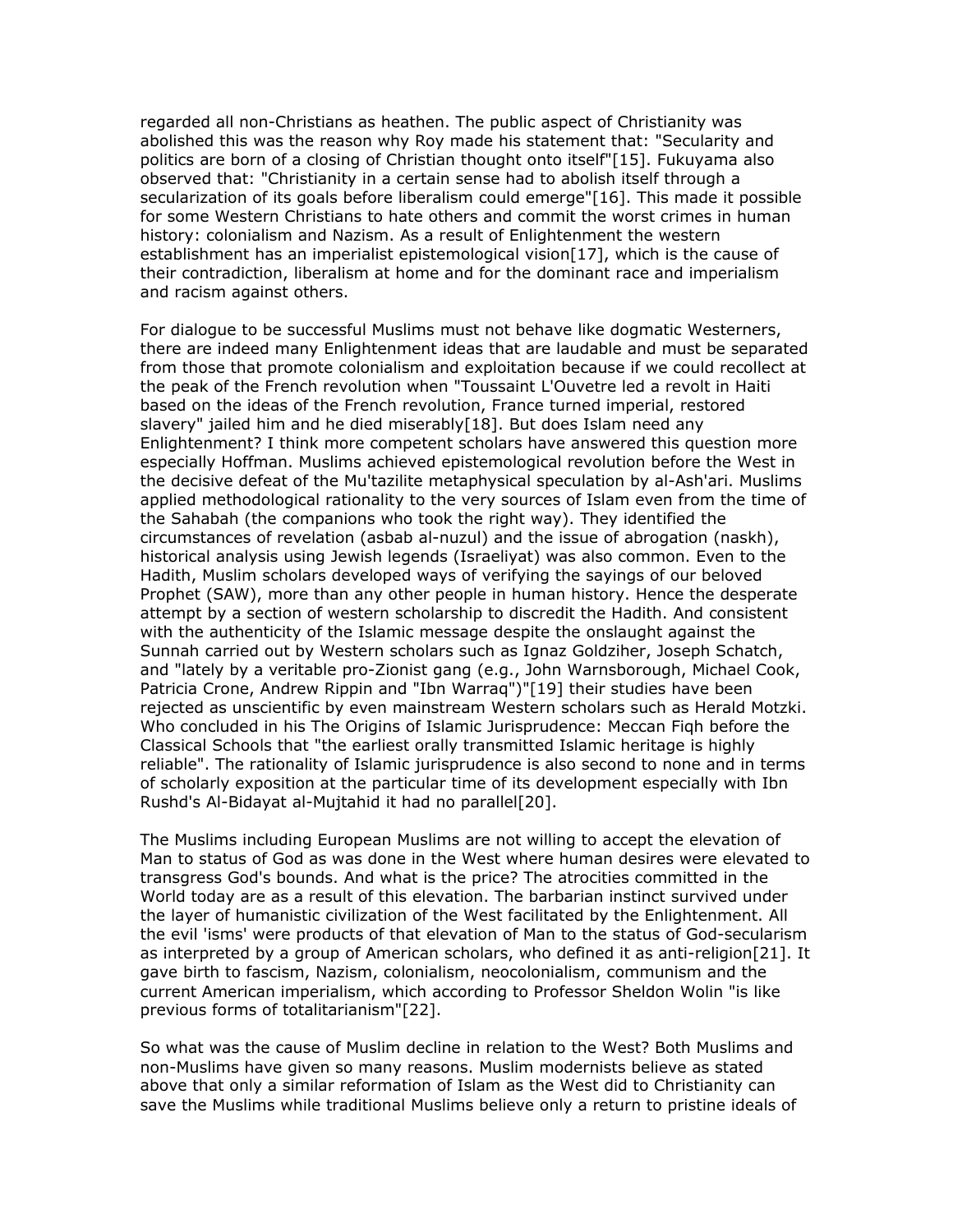Islam can save the Muslims. The reasons of the traditional Muslims are partially true as for the modernists most of their thinking as stated above is as a result of inferiority complex and most of the time it is unscientific and therefore worthless as far as Muslims are concerned. This reviewer agrees more with Professor Sachs who categorized most of the reasons given by both Muslims and non-Muslims as morality tale.

The Harvard scholar, Sachs excellently illustrated the rise of Europe in comparison to decline of the Muslim world:

In fact the role of culture in the relative decline of the Islamic world is vastly overrated. The difficulties in Islamic societies have more to do with geopolitics and geography than with any unbridgeable differences with the west...

Islam was both made and undone in part by its geography.

Over the course of centuries, the demographic balance shifted decisively in favour of Europe..[23]

He went on to demonstrate how the population of Europe supported by a better environment made it to over take the Muslim world which was arid and lacked natural resources compared to Europe. The population of the Muslim world was "nearly unchanged for centuries". The temperate zone Turks did better "demographically than the Arabic desert regions, and not coincidently Islamic leadership passed from Arabia to the temperate based Ottoman Empire". This led to the outnumbering of Islamic world by Europe and Vasco Da Gama also outmaneuvered it. The Muslim states lost the trade revenue while the Europeans accumulated capital, improved their military and captured more territories. "By the time Suez Canal restored trade through the Red Sea in 1869, it was too late for Islam. Europe had already won, and would assert control over Suez Canal and the associated ocean-based trade through military occupation and financial control". Without energy resources Muslim states could hardly compete thus "by 1900 at the final collapse of the Ottoman Empire, Europe had coal, hydro power, timber, and Iron ore. The Islamic countries had few stocks of these 19th-century necessities for industrialization. The oil fields were discovered and exploited only after the Europeans had seized control". European domination was further consolidated. "By the 20th century, then, the Islamic countries had lost control over trade routes, primary commodities such as oil and even sovereignty itself in much of the region". This "long, sorry story" of the decline of the Muslim world, "has led to grotesque mythologies on both sides of the divide"[24].

Muslims are indeed faced with several challenges especially of freeing their societies from poverty and neo-colonial domination, there is no doubt they have a share of the blame. But we must also not forget the neo-colonial role of the West. Sachs has noted that: "It is the network of civil society that will overcome the centuries of war, distrust, and manipulation by the dominant western powers"[25]. Western power is certainly not because of its liberalism and rationalism as some western scholars and Muslim modernists would want Muslims to believe but largely because of the historical circumstances explained above. And the Western world would not easily allow the Muslims to hold their destiny in their hands although gradually we are approaching the second nuclear and invasion of Muslim lands would become more difficult in the not too distant future[26]. The temptation to invade Iran could lead to major disaster because of the sophistication of Iranian society[27]. Western power is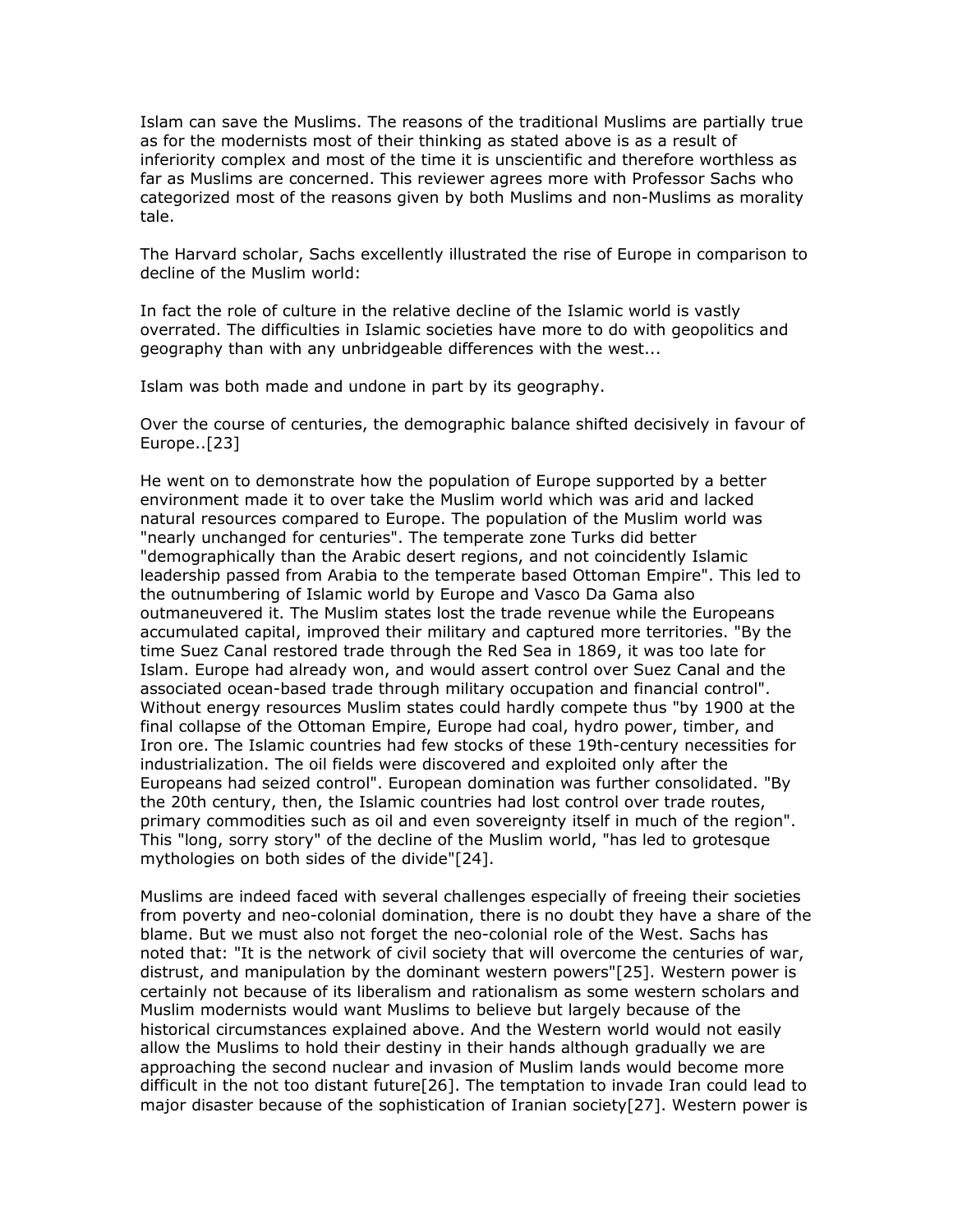maintained by imperialism and not liberalism as we can clearly see from recent American adventurism. Western confrontationist scholars have called for maintenance of Western conventional military superiority over the Muslim world[28]. Even though they recognize the role of a core state in the Muslim world Western policy makers are not willing to allow the emergence of any such state because it could lead to the end of their manipulation of the Muslim world. Nuclear deterrence against Western imperialism is the option Muslim countries are exploring the case of North Korea and Iraq is still fresh. Without a powerful core Muslim state in the world there would be no balance of power in the world and the Middle East crisis would never be resolved. The spiral of conflicts would continue.

Who controls the media in the West including Britain? This question is necessary for proper understanding of the representation of Islam in the media. The power elites who control the economy control the media. Western societies are now economic societies whereby those who control the economy control power. Bernard Lewis believes that this type of corruption is less dangerous to the polity than the corruption of looting the treasury[29]. They take power to consolidate their economic gains. The present U.S. administration has paved the way for U.S. companies to take over Iraq in fact "U.S. President Bush unilaterally declared Iraqi oil to be the unassailable province of U.S. oil corporations"[30]. The power elites who control the media since the collapse of the Soviet Union were looking for an enemy to fill the gap and continue the defense spending. The best targets were the countries of the Muslim world and what became known as "political Islam" provided the opportunity. Muslim activists all over the world turned to Islam as their source of inspiration for liberation from imperialism and they became targets of media demonization but this is not to say that they do not have problems. Many are indeed power maniacs and opportunists. In fact most of the time the Muslim activists were unable to deconstruct the society hence they always fall into the trap. The recourse to violence by some of them is programmed to fail by the dynamics of the society, which they do not understand[31]. These violent Muslim activists provide the stereotype for the media arm of the Western establishment, which they use against all Muslims. The Western media representation of Islam mostly depicts the violence of some of the Muslim activists and the position of women in Islam. These are deliberate strategies for political gain by the oligarchs who control the economy of Western societies and by extension the media.

Constructivist theory has been used to explain the role of epistemic communities in shaping foreign policy in the U.S. The media is an important segment of the epistemic community that influences the U.S. foreign policy also by extension Britain and the rest of the Western world. Broadly categorized into confrontationist and "accomodationist". The confrontationists are very influential and they control the media because of their patrons who control the economy[32]. Herman and Chomsky's model of deconstructing media technique is relevant for understanding how the media in the West control public opinion[33]. They identified five filters that reinforce each to ensure specific agenda. The first filter is the commercial basis of the dominant news organization. In this case the interest of the owners is protected, any issue that threatens their survival and perpetuation of profit is not fairly treated but anything that promotes their interest is promoted. Islam is a threat to the neoconservatives in America and the West, because of their interests in military industrial complex, commodities (particularly oil) and banking-which is the usurious institution and all the three are closely related in a complex network that rules the world. There is no conspiracy theory about it. And in fact high caliber intellectuals of Jewish origin are now actively engaged in this discourse. The facts are there for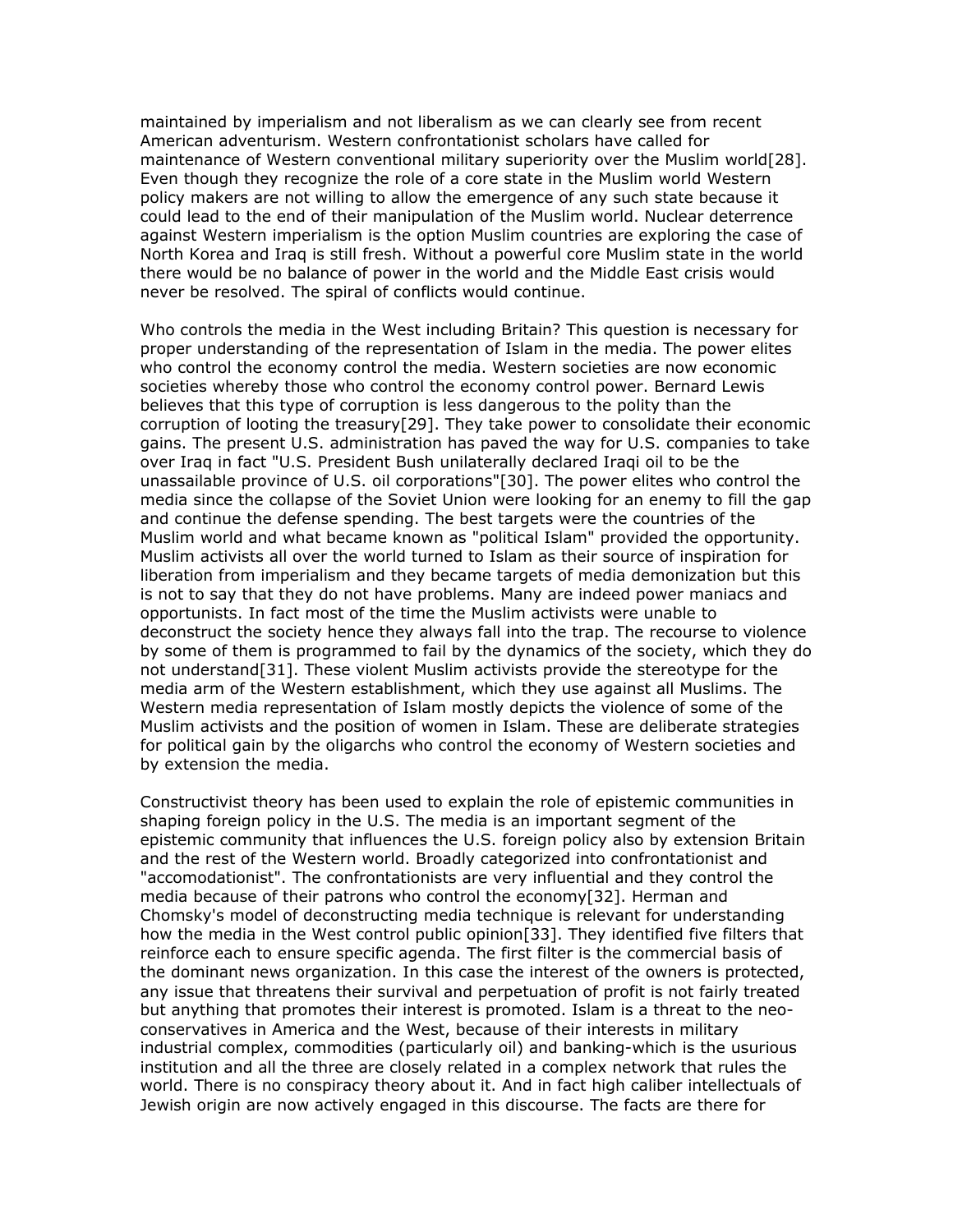anyone to see. Bankism the new religion of these global elite involves Muslims, Christians and Jews, all committed to stealing and holding mankind to ransom[34]. Usury is the root of all evils "and the highest form of exploitation for such disparate figures as" Prophet Muhammad (SAW) "and Marx". The "Judaic prophets, Christ and Muhammad knew what they were talking about"[35] when they taught their followers to abandon usury and engage in legitimate trade. The usurers caused the misery of the poor countries of the world where people are dying of hunger, diseases and wars for the appropriation of natural resources[36]. All those engaged in usury whether they are Muslims, Christians or Jews are the cause of the problem of mankind, restricting it only to Jews is racism and lack of wisdom. British Muslims and others must engage in this discourse to deconstruct the system of the power elites or else extremists from both sides will manipulate the society.

The second filter relates to the influence of advertising, what do the advertisers want? It involves both their commercial and political interests if at all they are different therefore there "is a strong preference for content which does not call into question their politically conservative principles or interferes with the buying mood of the audience". The third filter is reliance on government and corporate expert sources there is a symbiotic relationship between journalists and these sources because "they provide reliable flow of raw material of news, thereby allowing news organization to expend their resources more efficiently"[37]. Some of these raw materials could however be "sexed" we can clearly witness this from the Iraqi crisis although the Blair government denied, "sexing" the dossier. But "Lewis Moonie, the former defense minister who lost his job in the recent reshuffle, gave the game away" when he noted: "People seem to equate spin with lying. It is not. What we are talking about here is trying to put the best gloss on your case to ensure people accept it"[38]. From recent happenings Muslims in Britain and elsewhere in the West are easy preys of these filters.

The fourth filter according to Herman and Chomsky (1988) is the role of "flak or negative responses to media content as a means of disciplining news organizations". They include complaints and punitive actions, and may take "the form of letters, telegram, phone calls, petitions, lawsuits, speeches and bills before congress"[39]. Individuals and powerful influential groups and lobbies could produce these responses. According to one of the journalist contributors to the seminar a Muslim attempt in Britain to use the flak strategy against a BBC documentary without adequate plan backfired. Muslim protest against the documentary by phone calls and Internet alerts made the documentary popular and many viewers watched it this gave the BBC an advantage. The Muslim protest should have come after the documentary with a demand for another documentary. The final filter is the political control mechanism for example the communist scare during the cold war era and now the terrorist scare, most Muslim countries are now targets of negative coverage because of this.

Stuart Allen (1999) suggested that Herman and Chomsky's model could only be accepted wholesale if media practitioners are not journalists but propagandists and on the contrary most of them are journalists who believe what they doing is the right thing therefore there is the need to "problematize, in conceptual terms, the operational practices in and through which news values help the news worker to justify the selection types of events as newsworthy at the expense of alternative ones". This is necessary because among other reasons there is the similarity of coverage amongst various media and with the filter methodology there is the possibility of a kind of conspiracy theory. Allen drew factors affecting unspoken rules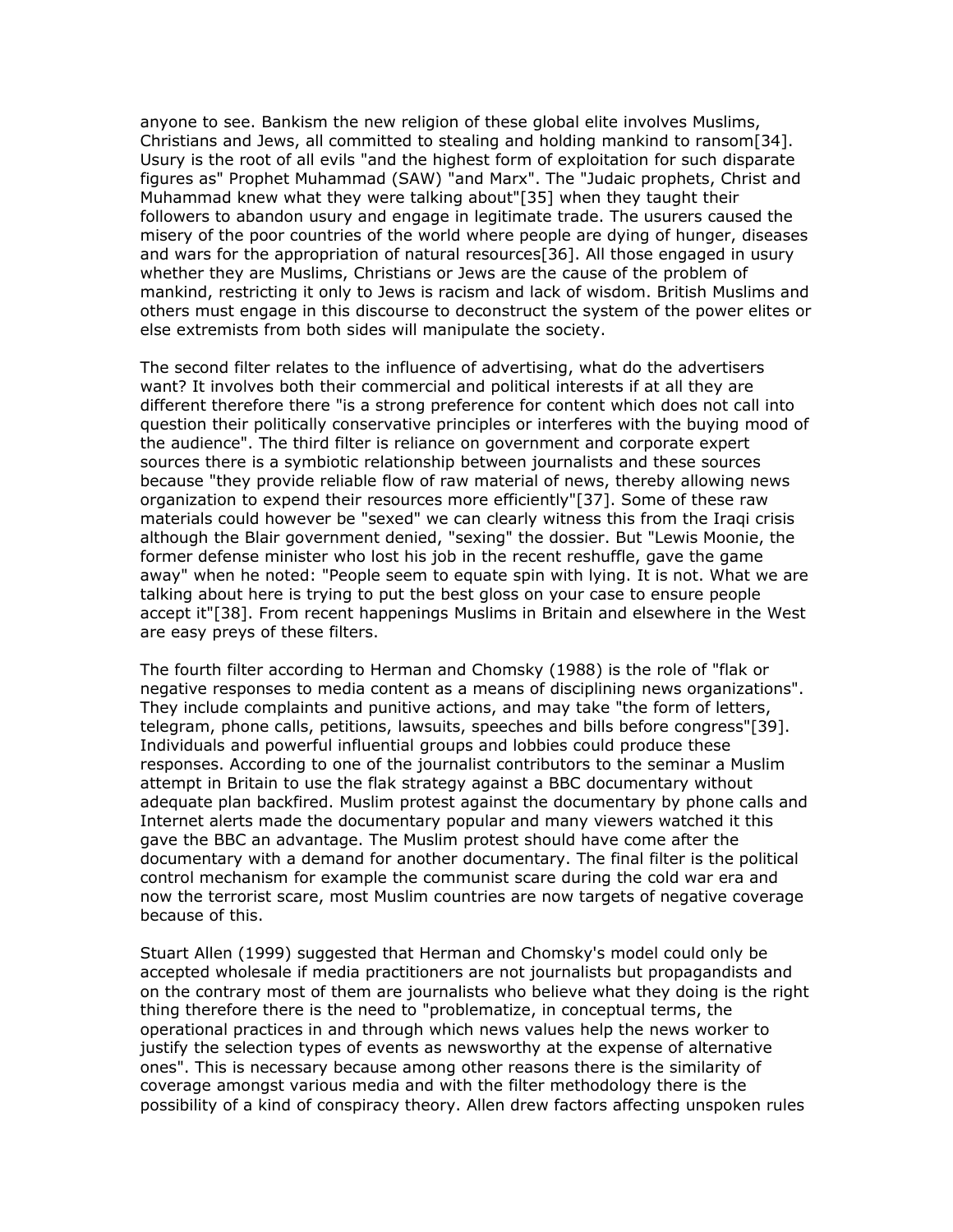or codes that are applied by most news organizations. They are "conflict, relevance, timeliness, simplification, personalization, unexpectedness, continuity, composition, reference to elite nations, reference to elite persons, cultural specificity and negativity". The "professional ideals of impartiality and objectivity are operationalized" in ways that "they privilege the largely internalized journalistic standards appropriate to the news organization's ethos and its priorities"[40].

Therefore it is very clear that media operations are complex and are tied to the society. It would certainly be very difficult to expect the dominant Western media to appropriately represent Islam within the current context of geopolitical reality and the alliances of the neo-conservative political class and those who control the world economy. But the space provided by the organizations like the British Council could certainly influence relations between both societies and the debate in the long term. Al-Jazeera is the outcome of similar discourses in the past that call for more Arab media and openness and certainly as noted by one of the contributors at the seminar it is now more "Western" than CNN if "Western" means openness and providing more time for discussion and not tailoring the opinion of the audience. Above all "Al-Jazeera offers an opportunity to bypass censorship without having to fall back on western news services, thereby making the management of public opinion increasingly difficult for those Muslim states that seek to take a pragmatic, relatively pro-western, stance"[41].

There is no doubt that the effort of the British Council in encouraging this discourse is commendable. It is also in the spirit of English tradition of seeking understanding or the third way of humility and rejection of arrogance as eloquently articulated by Izetbebogovic[42]. An English Muslim contributor to the seminar also noted this and emphasized that it is because of English history. Whereby the British Isles has always had a dissimilar experience from European mainland the contributor observed that:

The British laisser-faire attitude certainly helps. It was also suggested to me that because we live in Island - or a complex of Islands to be precise - and because we are so warlike, if we hadn't evolved a culture of minding one's own business and letting the other fellow do what he likes as long as he doesn't infringe my interests we would have probably exterminated ourselves with internecine warfare by now. Perhaps there is something in this. And perhaps this has contributed to the British general respect for the law; or maybe it is the other way round. Nevertheless, there's something intangible almost metaphysical - in British culture that helps.

The contributor also noted the historical ties between the British and the Muslim world beyond the British Empire and dating back to the Muslim Spain. The continuous interactions between the Britain and Muslim world affected their cultures. There were wholesale importations from the Muslim world to Britain, such as "Henry II's Common Law, the thirteenth century parliament, the university system, constabularies, chivalry, the architecture of the wool churches, the guild system, some music such as plainsong, some music instruments like the guitar, and many more". Therefore he made a very sweeping observation: "British culture is profoundly indebted to Islam, to the extent that it would be possible to see it as Islamic". Thus it is not surprising the extent to which the British accommodate Muslims it is by far a more receptive society than any of the European countries. This is also related to history as noted by the contributor: "Britain was never part of Charlemagne's Holy Roman Empire, and even when it became a Roman Catholic country for a while it was always a source of heresy and trouble for Rome". This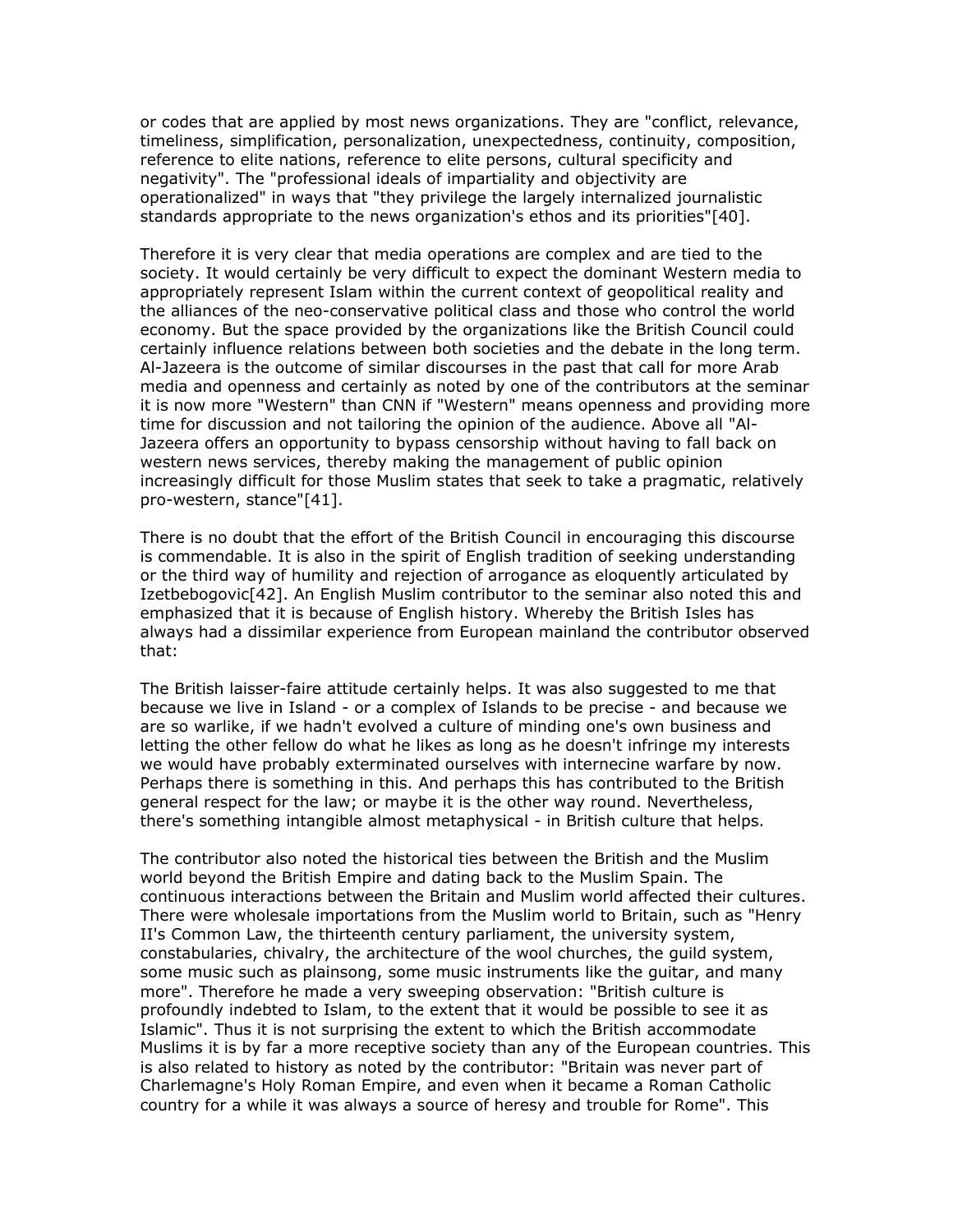British spirit is clearly different from that of the American establishment even though they share many things in common and the American society is an offspring of the older Anglo-Saxon tradition. The Americans have proved to be more intolerant considering recent experience of attempting to host a similar discussion in Nigeria. To Americans once you disagree intellectually with their imperialism you are a "fanatic" or "fundamentalist" and a future terrorist as long as you are a Muslim. Even the BBC has been termed anti-American by American sympathizers because of its recent coverage of the second gulf war[43] so what more of Muslims who want justice for oppressed people.

With this background of accommodation of Islam in the British establishment the British Muslims who attended the seminar have every reason to be proud of being British and resist attempt by Muslims especially from the repressive societies of the Middle East to export their militant version of intolerance into Britain. Muslims especially from Nigeria have many things to learn from British Muslims since we both speak the same language. A British Muslim woman Aisha Bewley has translated more classical Arabic books to English than any Muslim. Her translations of the important classical works such as Muwatta of Imam Malik, Ashifa of Qadi Iyad, Awasim minal qawasim of Qadi Abi Bakr ibn al-Arabi and two volumes of Tabaqat of Ibn Sa'ad are lucid and they convey the actual meanings in simple language. Apart from the literary output Nigerian Muslims who have little to show in terms of literary contribution to the world of Islam have much to learn from Aisha's determination with her limited resources.

One of the interesting encounters of the seminar came up when a contributor spoke about Nigeria. This was based on his experience with a Nigerian Muslim doctor who was so committed to his pediatric profession and was very caring and loving to his patients even during the month of Ramadan and he died of exhaustion. The contributor was also concerned about a Christian magazine that always reported conflict between Muslims and Christians in which Nigeria featured prominently and he even wrote to the magazine on the need to report positive encounters. He expressed his concern over Shari'ah implementation in Nigeria and he advocated caution to prevent the persecution of Christians. After his presentation this reviewer intervened by appreciating the commendation of the Nigerian Muslim doctor. And also drew the attention of the audience that the Shari'ah in Nigeria is a legal and constitutional issue whereby the Shari'ah Laws passed by the states are within the limit of the Nigerian Constitution. The Shari'ah Law of apostasy is not applied in Nigeria. Christians have the right of opting out of Shari'ah jurisdiction as noted by even the 'Nigeria International Religious Freedom Report released by the Bureau of Democracy, Human Rights and Labor' published in 2001, which says: "Non-Muslims are not subject to Shari'a statutes; however, a Christian was tried for assault in a criminal Shari'ah court in Kano state after he voluntarily chose that jurisdiction, apparently because the penalty of canning was less onerous than the potential penalty under common law"[44]. Professor Ali Ferroz (from Islamic Republic of Iran) noted that there was no difference between Islamic and Christian teachings as far as the prohibitions of the Shari'ah are concerned but that some Christians are against the Shari'ah because they want to promote libertarianism such as ordination of gays as bishops which is against the teachings of the Bible. Also a European Muslim contributor made similar observation by noting that the European Union assembled European Muslim leaders and called on them to condemn Shari'ah implementation in Nigeria but he objected by stating that there are more pressing problems in Europe that affect the lives of European Muslims that need attention. For example the ordination of a gay as a bishop has more impact on the moral upbringing of their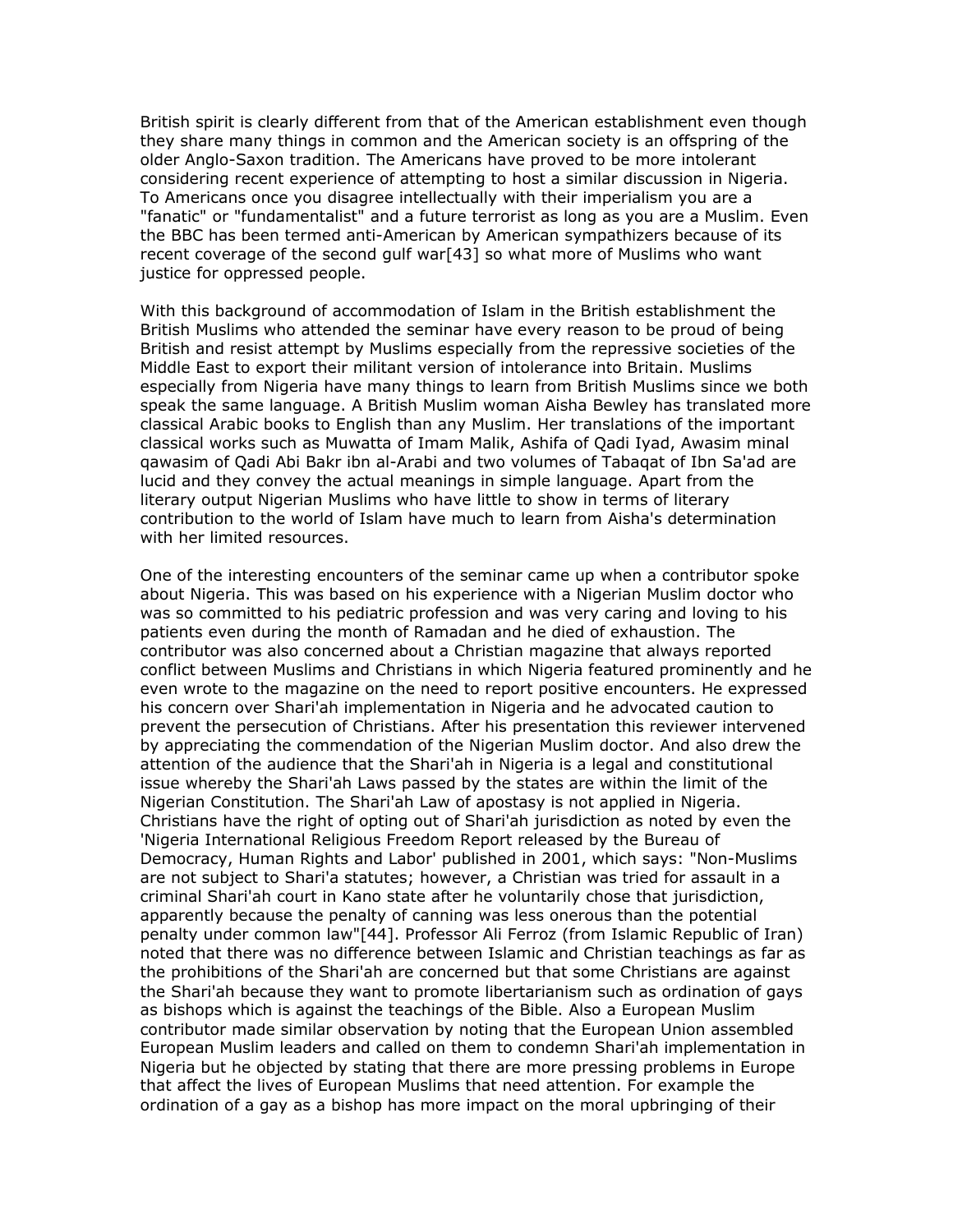children than the Shari'ah in Nigeria therefore such issues must be addressed. The contributor who triggered the discussion on Nigeria noted that he was pleased that Shari'ah Law of apostasy was not applicable in Nigeria but he did not speak further on the libertarian challenges facing the societies.

Among the workshops of the seminar was the one on 'Hejabs and hair', which followed a discussion on: 'What can women tell us about Islam?' Other workshops include; 'Saladin, chivalry and Holy Terror' and 'Hook and hands' relating to the intolerant preaching of one of the mosque Imams in Britain who lost his hand and was replaced by a metal hook. His photograph on the front page of 'The Sun' with the hook is a very scaring picture that depicts intolerance and widely used by the newspaper as a portrayal of Muslims. Ironically a study has shown that that paper is the most widely read by British Muslims, thereby contributing to the demonization of their faith but do they have any choice? People like that Imam and others provide the opportunity for the press to use them. Another similar fellow is standing trial for hate preaching whereby he blames Jews for most crimes. He tries to justify his hatred by quoting Islamic sources and misinterpreting them in contemporary context because of his failure to deconstruct the basis of oppression, which is usury. Many Jews, Christian and Muslims are involved in this crime. One of the greatest usurers and by far ahead of many Jews is a Saudi prince. To blame the Jews alone is therefore a clear manifestation of intolerance and lack of wisdom because Europe cannot afford any hate wave having barely recovered from Nazism. This kind of preaching or demagoguery is an exhibition of lack of wisdom because Muslims cannot afford to antagonize any group in Europe on the basis of race or religious categorization because they are also victims of segregation and xenophobia.

The preaching of Imams like those mentioned above lacks insight as eloquently explained by one of the distinguished European Muslim leaders who counseled at the seminar that if Muslims are against the use of crusade by U.S. President George Bush they must also consider the use of the word jihad which raises similar sentiment in the West. Why can't those Muslim preachers for example emphasis the greater the jihad which is against the selfish desires of the individual but they keep on emphasizing the lesser jihad to attract attention. At the moment if Muslims are seeking for justice for oppressed Muslims they must cooperate with other allies who are also interested in justice for all oppressed people of the world. One of the contributors argued persuasively that:

Islam can only gain if, in receding from the project for a new American century, relying on its ancient prophetic traditions, it allies itself with the growing opposition to that project being voiced by other sacred traditions as well. Such an alliance, breaking free both from Pentagon's vision of human civilization, and from that proposed by the Saudi universities, could have immense healing power. It would also facilitate a better understanding of Islam in the West, and greater appreciation of the West among Muslims, who for too long have assumed that greed, hegemony and godlessness are only active principles of Western civilization.

It is a fact that Muslims and Westerners have many things in common the most important of which is the monotheistic origin of their faiths Islam and Christianity. There have been several years of interactions between the two peoples. Both have enriched each other. From the Abbasid era, Islam was the "modernity" and since the Enlightenment the West remained the "modernity". This has led some Western academics to demand that Islam must westernize in order to become "modern" and "acceptable". The American power elites also hide under this "mission" of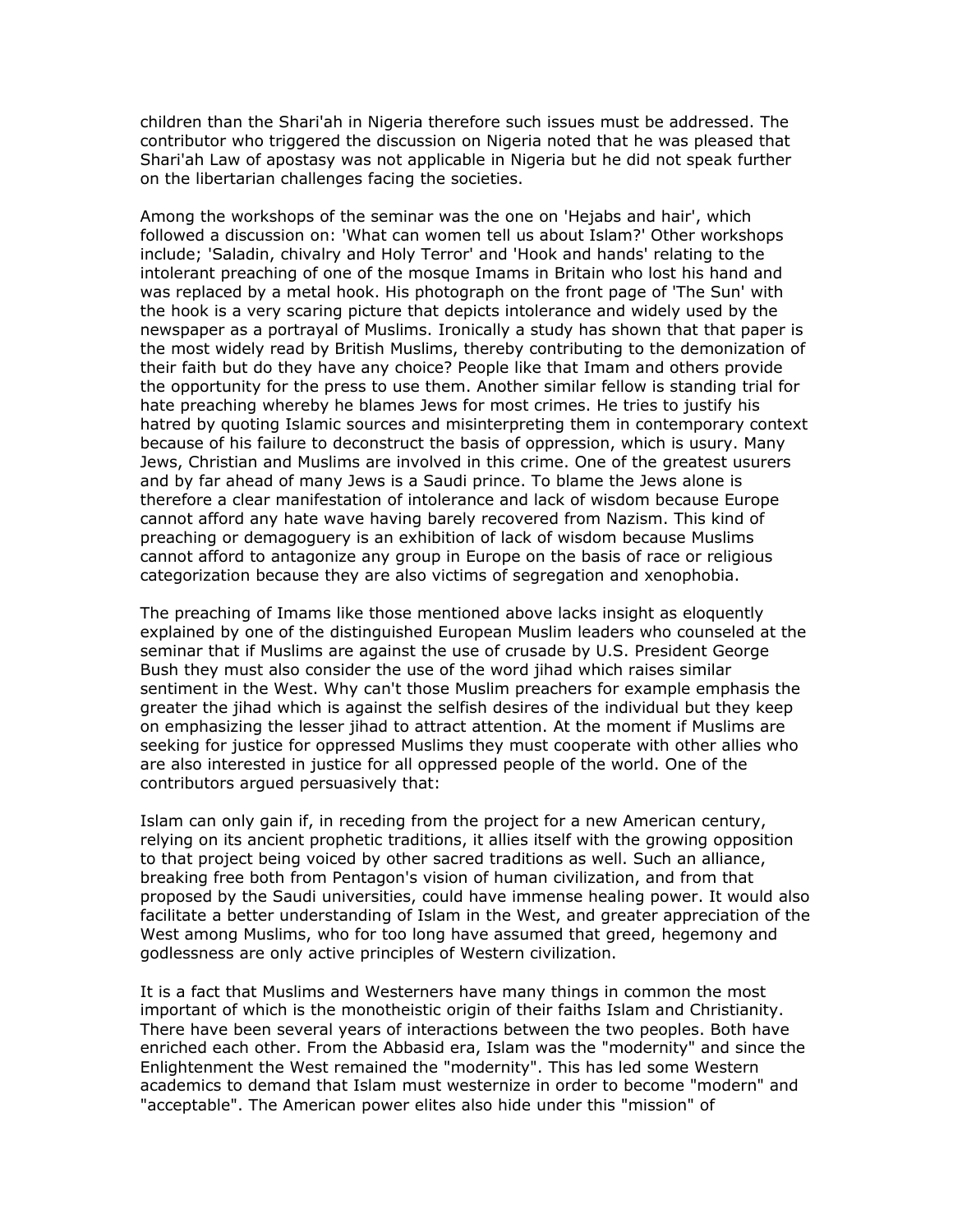"modernization" to conquer the Muslim world for economic reasons. Even though the Muslim world is not monolithic these American power elites consider it monolithic for the sake of this conquest. U.S. President Bush while declaring his war in Iraq noted with sweeping generalization that "It's not just about disarming Sadam; it's about what the President considers a "battle for the future of the Muslim world"[45]. The future of the Muslim world is obviously tied to the future of the rest of the world nobody can imagine reshaping the Muslim world without reshaping the world. What is essential is dialogue and not imposition as the Americans always wanted. They attempt to use their power at every given opportunity even while discussing with people. The British have since realized the futility of this arrogance, hence this seminar by an important cultural arm of the British society.

Dialogue between Muslims and Christians is not only desirable but also essential. So, the issue is the motive. If it is to arrive at a theological middle ground then it will fail because of their theological differences that cannot be solved and any attempt to do that would lead to conversion. Therefore the only acceptable motive should be utility namely peace, which could be achieved by recognition of each other's faith. The dialogue is therefore brief because of Islam's rejection of the libertarian culture of modernity as evil and decadent. "The fact that Islam has a strong legal side and that Shari'ah defines the permissibility and the limits of human activity leaves no room for a gray area in which a dialogue" on these limits "can occur"[46]. Back to the Rushdie affair Muslims cannot compromise the integrity of the Prophet (SAW) this does not limit freedom of speech, Muslims also recognize the integrity of others hence blasphemy under Islamic law extends to other Prophets and Muslims are not allowed to discrete other religions. Decency therefore demands that other societies also respect Islam therefore in this respect the British polity must recognize the integrity of the Prophet of Islam after all the British Muslim responded to the Rushdie affair within the limits of British law.

British Muslims have a great responsibility to the world in their efforts of negotiating their identity in the British society because they serve as models for others to follow. It is commendable that their effort of securing better representation of Islam in the media is recognized by the mainstream British society through the British Council. They have every reason to be proud of being Muslims and British because of the opportunities they have, which are more than those in Muslim majority countries.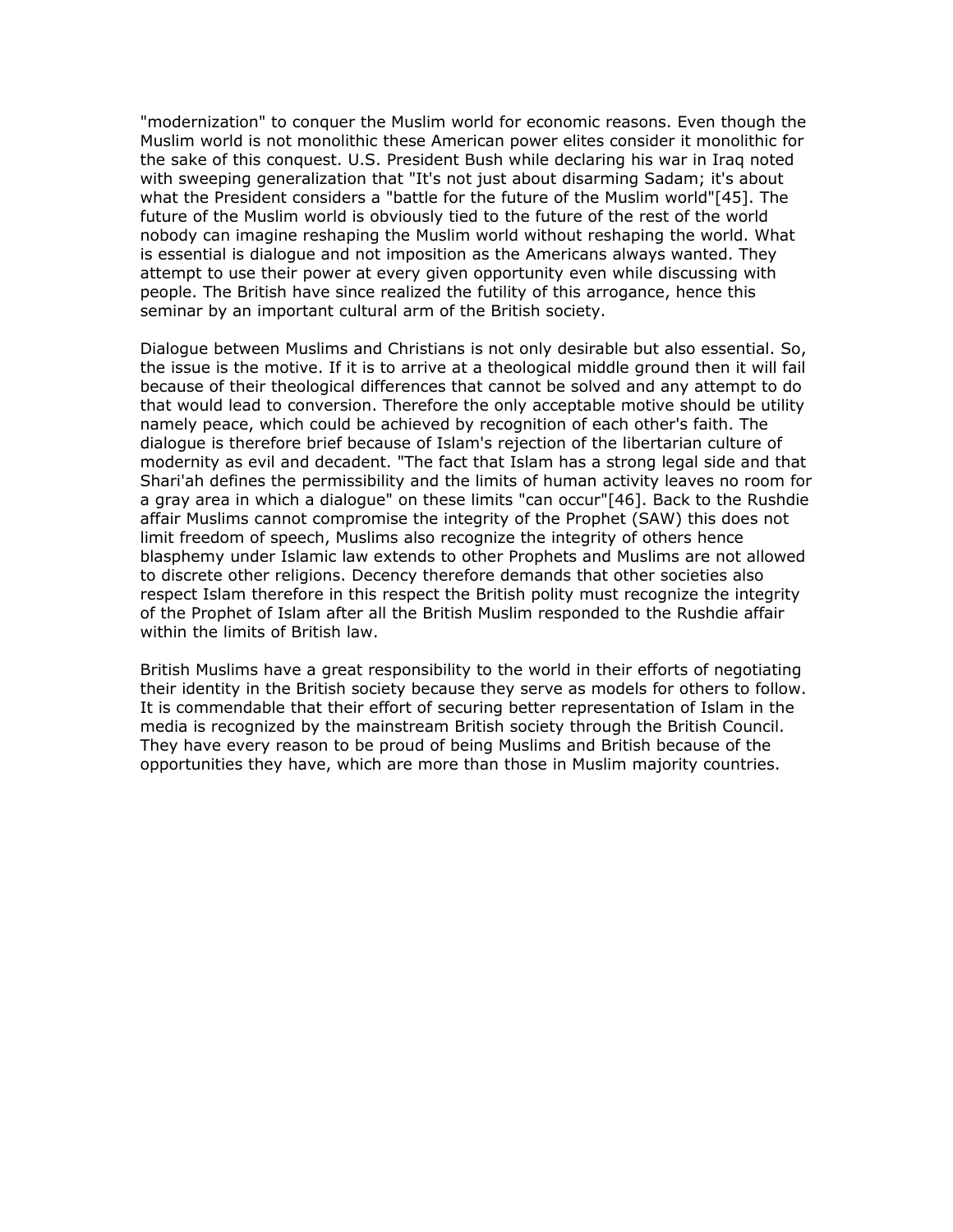## References:

Ado-Kurawa, I. 2000 Shari'ah and the Press in Nigeria: Islam versus Western Christian Civilization Kano

Al-Ahsan, A. 1996 'Review of Roy, O. 1994 The Failure of Political Islam' in American Journal of Islamic Social Sciences 13: 3

Al-Masseri, A. 1994 'Imperialist Epistemological Vision' American Journal of Islamic Social Sciences 11: 3

Aminrazavi, M. 1996 'Medieval Philosophical Discourse and Muslim-Christian Dialogue' American Journal of Islamic Social Sciences 13: 3

Allen, S. 1999 News Culture (Open University: Buckingham and Philadelphia)

As-Sufi, A. 2000 Technique of Coup De Banque (Madinah Press: Cape Town, South Africa)

Atlas, J. et al 2002 'Can We Co-exist? A Response from Americans to Colleagues in Saudi Arabia' October 23, 2002 New York available at <http://groups.yahoo.com/abubnan>

Baker, R. 2003 'All Spin All The Time' Friday July 11, published by TOMPAINE.COM

Bokhari, K. A. 2002 'A Constructivist Approach to American Foreign Policy' American Journal of Islamic Social Sciences (International Institute for Islamic Thought: Herndon, USA)

Bracken, P. 2000 'The Second Nuclear Age' Foreign Affairs 79: 1

Crook, C. 2003 'The Crisis Facing Tony Blair Is Bad News for Bush' Atlantic Online August 6

Fukuyama 1992 The End of History and the Last Man New York

Hitti, P. K. 1970 History of the Arabs London

Hoffman, M. W. 2002 'Has Islam Missed Its Enlightenment?' American Journal Islamic Social Sciences 19: 3

Inwood, M. J. 1995 'Enlightenment' in Honderich, T. (ed) The Oxford Companion to Philosophy Oxford

Izetbegovic, A. A. 1989 Islam Between East and West Indianapolis

Jones, S. 2003 'What Should the Progressives Make of Iran' the News Insider commentary July 4

Kaplan, R. D. 2002 'A Post-Sadam Scenario' November The Atlantic Online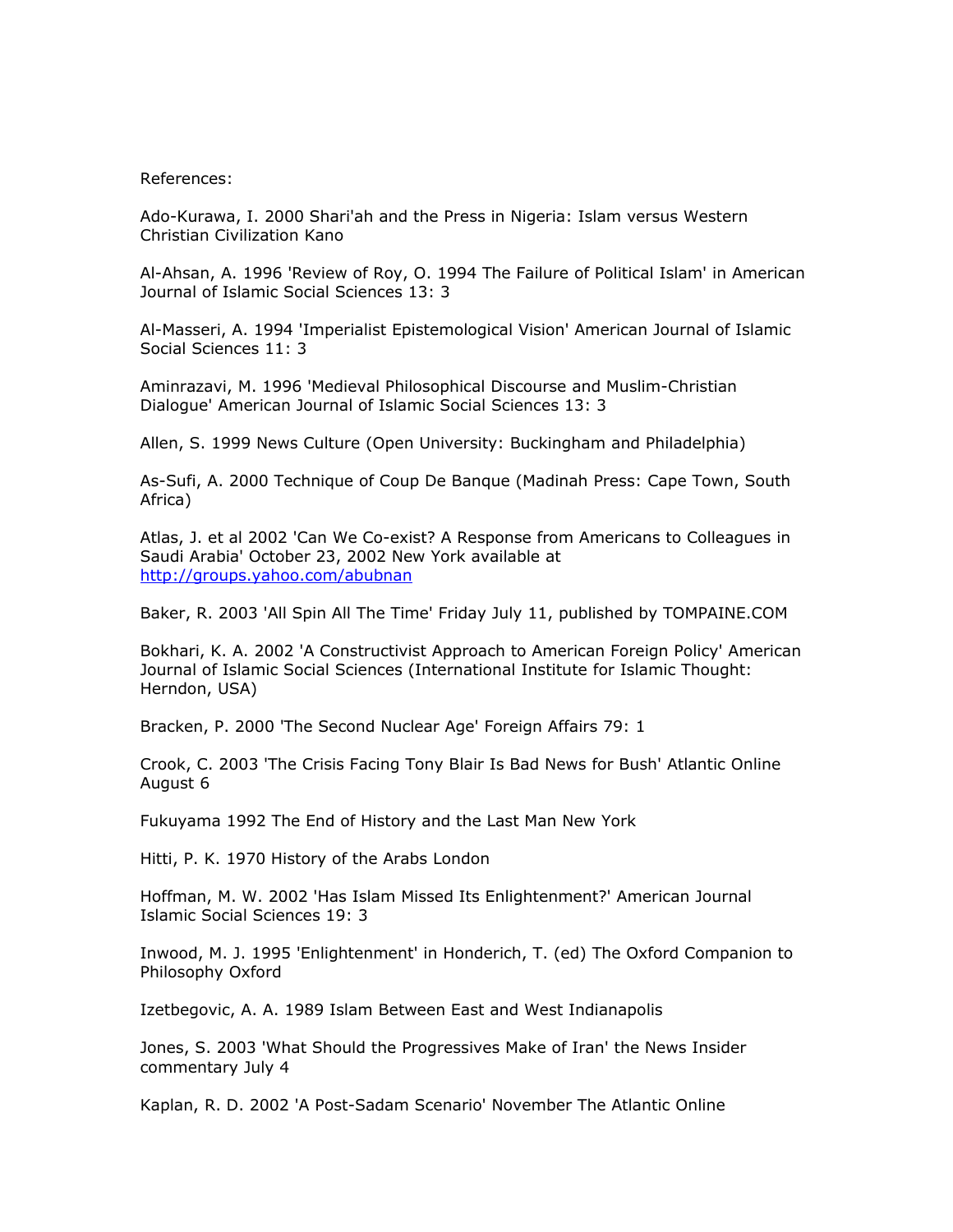Kretzmann, S. and Vallette, J. 2003 'Corporate Slush Funds for Baghdad: Plugging Iraq into Globalization' July 22, Counter Punch

Lewis, B. 2002 What Went Wrong: The Clash Between Islam and Modernity in the Middle East London.

Mamdani, M. 2002 'Good Muslim, Bad Muslim-An African Perspective' Social Science Research Council Essay New York

Makdisi, J. A. 1999 'The Islamic Origins of the Common Law' North Carolina Law Review 77: 5 UNC Press Chapel Hill USA

Mondal, A. 2003 'Liberal Islam?' www.prospect-magazine.co.uk January

Norton-Taylor, R. 2003 'Tell us the truth about the dossier' The Guardian of London July 15

Raghuram, P. 1999 'Religion and Development' in Skelton, T. and Allen, T. (eds) Culture and Global Change London and New York

Russell, B. and McSmith, A. 2003 'The case for war is blown apart' The Independent

Roy, O. 1994 The Failure of Political Islam Cambridge

Sachs, J. 2001 'Islam's Geopolitics as a Morality Tale' Harvard Magazine October 29, 2001, reprinted from Financial Times

Wolin, S. 2003 'A Kind of Fascism is Replacing Our Democracy' Published July 18, 2003 by Long Island NY Newsday

Yamani, M.A. 1997 'Islam and the West the Need for Mutual Understanding' American Journal of Islamic Social Sciences 14: 1

--------------------------------------------------------------------------------

[1] The source is Makdisi 1999

[2] U.S. President Ronald Regan once called the Mujahidun fighting the Soviets "the moral equivalent's of America's founding fathers" (See Mamdani 2002: 3), the same groups fighting against Karzai, the new foreign puppet are now termed "terrorists" or fundamentalists.

[3] Peel 1996: 611 has noted how Christian born again literature considered the date of the establishment of Sokoto Caliphate by these leaders as a negative milestone in Nigerian history even though the Caliphate was a great African achievement in statecraft.

[4] The Economist Leaders: 'Europe's Muslims Islam is now firmly established in Western Europe. Don't be afraid of it'. August 10th 2002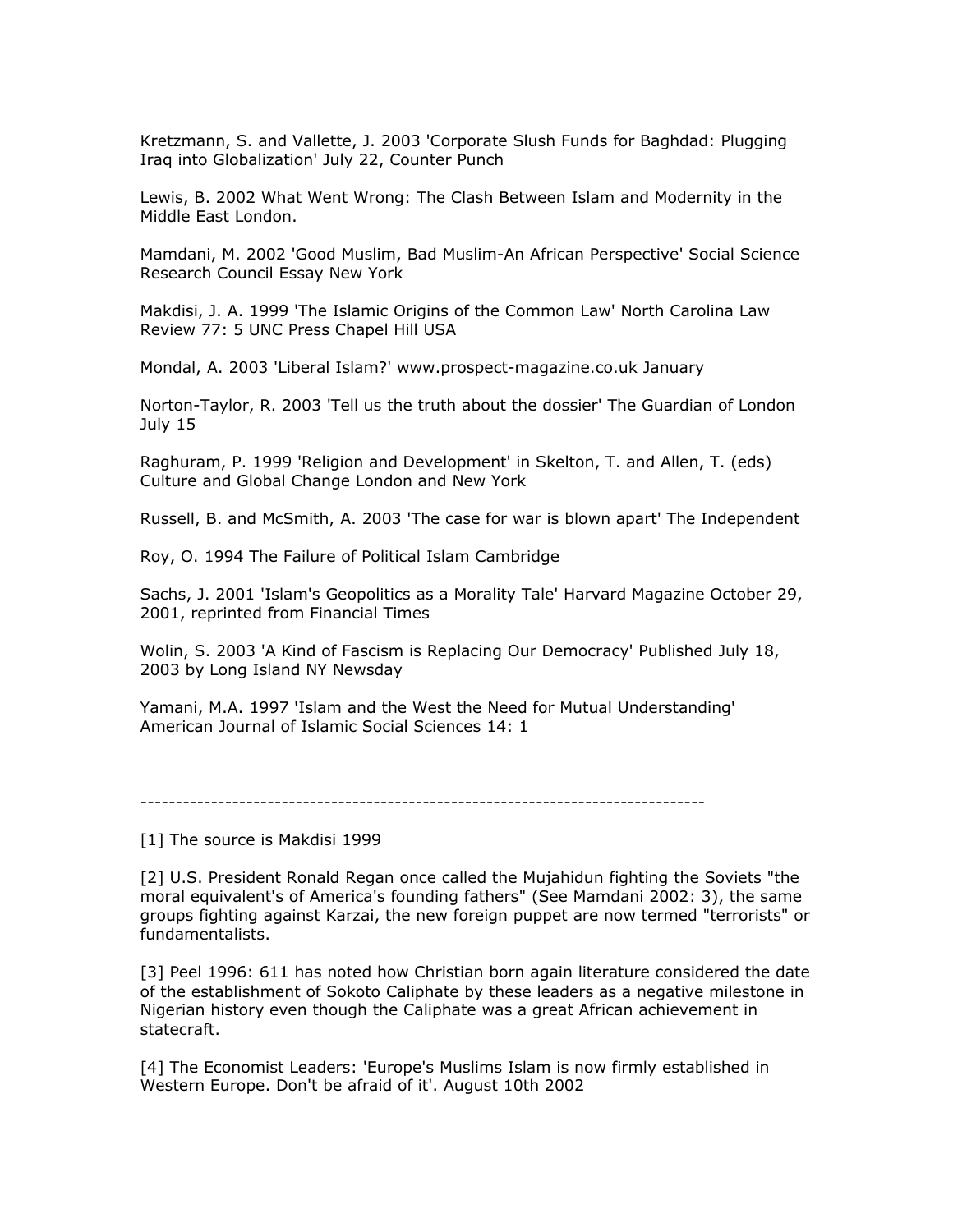[5] Hitti 1970: 556 has noted that "between the fall of Granada" to the Catholics "and the first decade of the seventh century it is estimated that about three million Moslems were banished or executed".

[6] Wilson 1984 : 126-127 for more information see Ado-Kurawa 2000: 69-82 where this issue was argued

[7] Mark 7: 17

[8] Yahya 1978

[9]Raghuram 1999

[10] Lewis 2002

[11] Aminrazavi 1996: 384

[12] Inwood 1995: 236-237

[13] The French revolution which was a product of Enlightenment brought about the republic, but that republic based on "liberty, equality and fraternity" restored slavery after it jailed Toussant L'Ouverture the leader of the revolt in Haiti who was inspired by the French revolution (Time, December 31, 1999 p. 164).

[14] The Pope made expressed his views at conference on Islamic-European Dialogue held at the Vatican see Yamani 1997: 94

[15] Roy 1994: 8 quoted in its review by Abdullah al-Ahsan 1996: 414

[16] Fukuyama 1992: 216

[17] Al-Masseri 1994

[18] Time December 31, 1999 p. 164

[19] Hoffman 2002: 5

[20] Hoffman 2002 is the source of information in this paragraph and the quotations are from him.

[21] Atlas 2002

[22] Wolin, S. 2003 'A Kind of Fascism is Replacing Our Democracy' Published July 18, 2003 by Long Island NY Newsday

[23] Sachs 2001

[24] Sachs 2001 for the quotations in this paragraph

[25] Sachs

[26] Bracken 2000 notes that Asia countries are developing their military this development would certainly reach the Muslim countries. He emphasized that: "Seen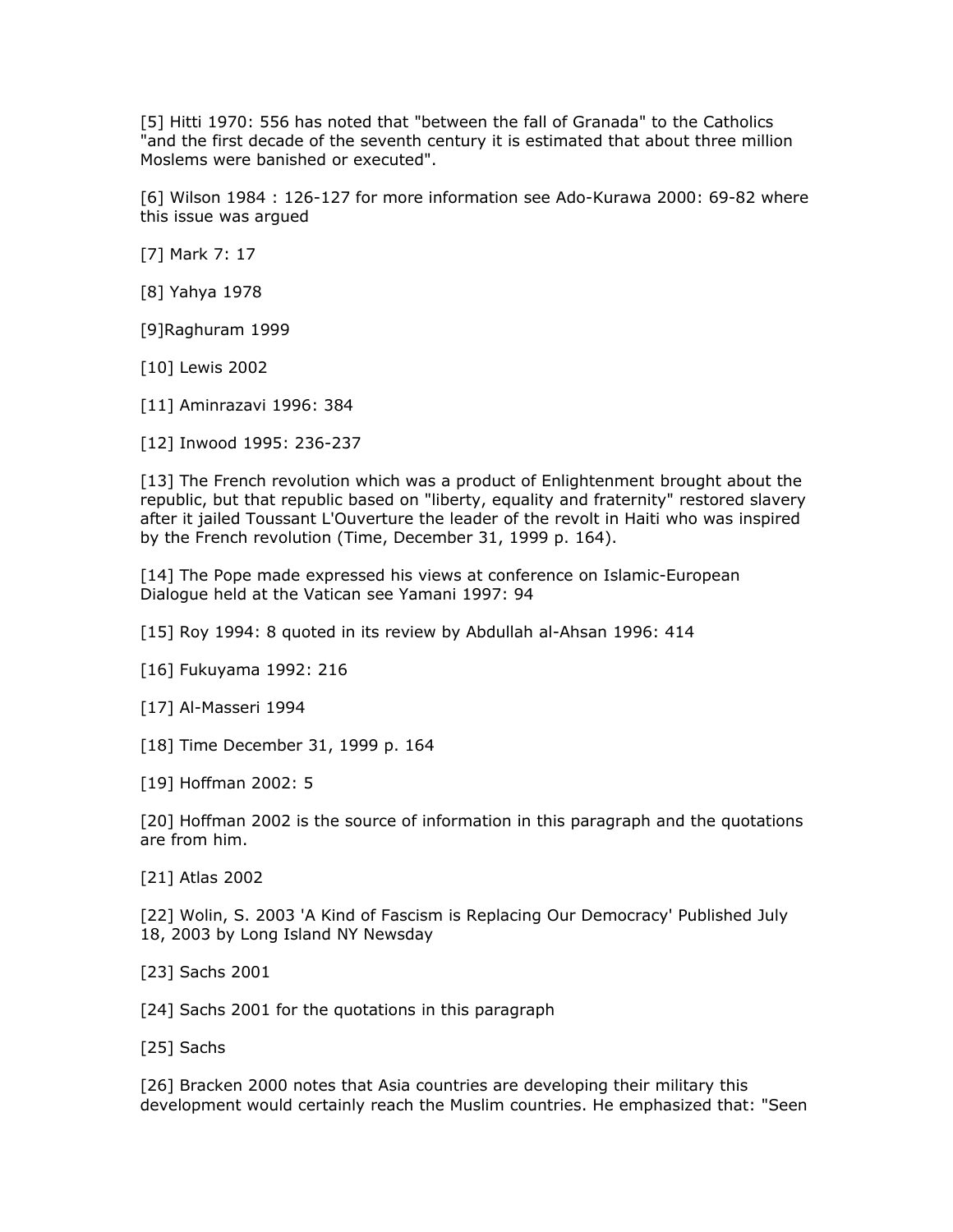more broadly, what the world was actually entering was not a post-Cold War era but a post-Vasco da Gama era - period wherein the final trappings of Western military superiority fell away as Asia's industrialization and wealth supported a military effort that could not easily be defeated by a more modern outside power" (Bracken 2000: 149). For example the U.S. dares not to attack North Korea.

[27] Kaplan 2002 noted the sophistication of the Iranian society and suggested a kind of shock therapy to induce a change

[28] For example Huntington 1998

[29] Lewis 2002: 63 notes: "In the West, one makes money in the market, and uses it to buy or influence power. In the East, one seizes power, and uses it to make money. Morally there is no difference between the two, but their impact on the economy and on the policy is very different".

- [30] Kretzmann and Vallette 2003
- [31] As-Sufi 2000
- [32] See Bokhari 2002 for more information
- [33] As explained in Allen 1999
- [34] As-Sufi 2000
- [35] Jones 2003

[36] New Africa September 2001 edition, the cover story is on American meddling in African affairs the American companies caused the war in Congo that has consumed four million lives.

[37] Allen 1999

[38] Richard Norton-Taylor 'Tell us the truth about the dossier' The Guardian of London July 15, 2003 see also Russ Baker 'All Spin All The Time' Friday July 11, 2003 published by TOMPAINE.COM Russ Baker is a New York based award wining journalist.

- [39] Allen 1999
- [40] Allen 1999
- [41] Mondal 2003: 5
- [42] For information see Izetbegovic 1989
- [43] Crook 2003
- [44] Available at www.state.gov/g/drl/rls/irf/2001/5687pf.htm
- [45] Time 'Looking Beyond Saddam' cover story March 10, 2003, emphasis mine.